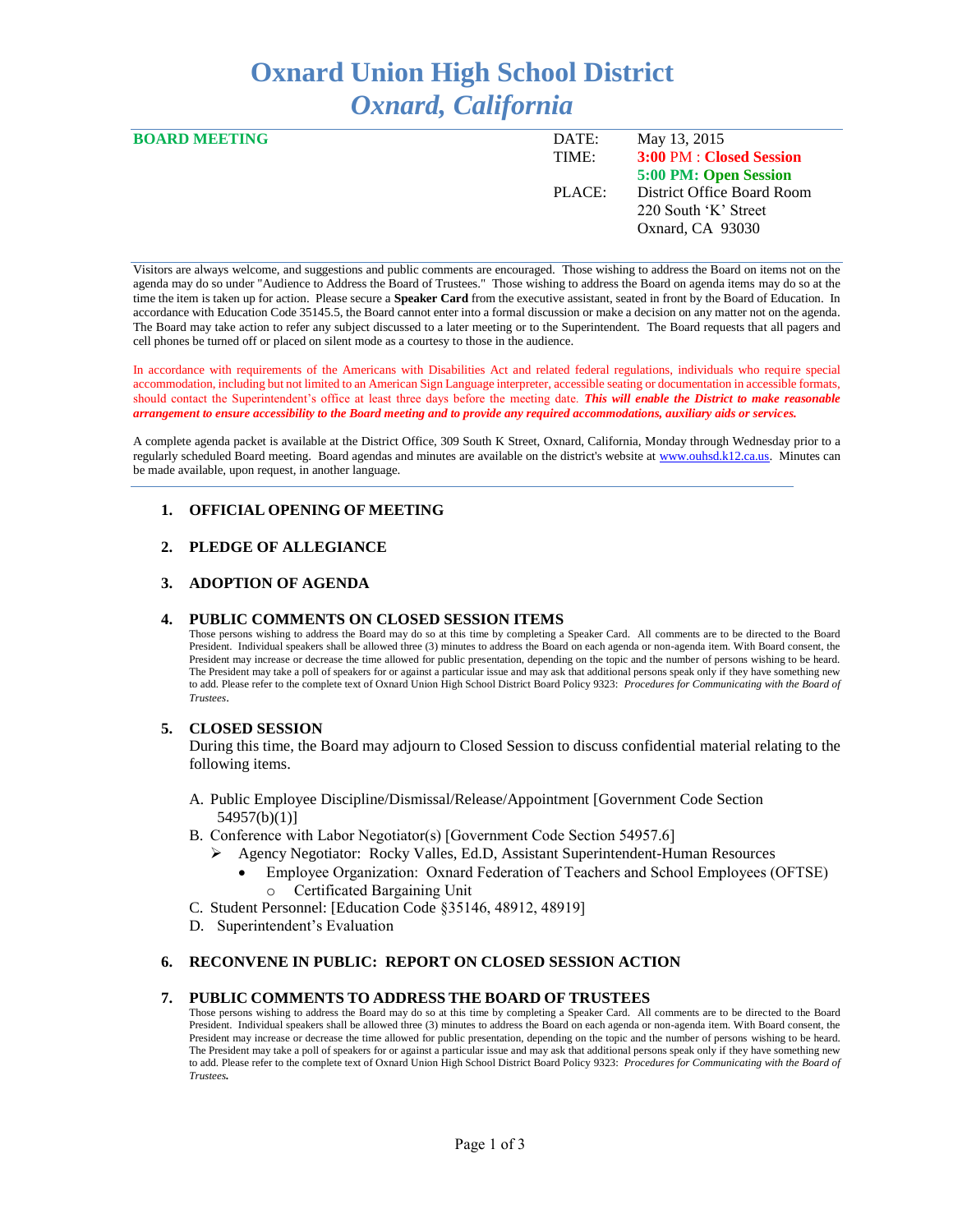Board Meeting Agenda May 13, 2015

# **8. SUPERINTENDENT'S REPORT**

General Report: Gabe Soumakian, Ed.D.

# **9. COMMUNITY RECOGNITION**

- A. Career Fair Presenters
- B. Kelly Services
- C. Rotary Club of Oxnard

#### **10. STUDENT REPRESENTATIVE REPORT**

#### **11. CONSENT CALENDAR**

#### **Administrative Services**

**A.** Consideration of Approval of Purchase Orders and Direct Pays, April 4 – 22, 2015

#### **Educational Services**

- B. Consideration of Approval of Non-Public School Placement for Student Case #38, according to the Recommendation of the Student's IEP Team and the Director of Special Education
- C. Consideration of Approval of Waiver of CAHSEE Requirement for OUHSD Students with Disabilities
- D. Consideration of Approval of Agreement between Oxnard Union High School District and Walgreens
- E. Consideration of Approval of Agreement between Oxnard Union High School District and Marriott
- F. Consideration of Approval of Textbook Adoption (IB Chemistry)

#### **21st Century Learning & Innovation**

- G. Consideration of Approval of Stipulated Student Expulsion(s) by Agreement of the School Principal, the Student, and the Students' Parent/Guardian, as per Board Policy 5144, Section 22
- H. Consideration of Approval of a Hearing Panel's Recommendation to Expel a Student as per Board Policy 5144 and Education Code 48918
- I. Consideration of Approval of Agreement between Oxnard Union High School District and National Academy Foundation to Share Student Data

#### **Human Resources**

- J. Consideration of Approval of Certificated and Classified Personnel
- K. Consideration of Approval of Revisions to the Maintenance and Operations Leader Job Description

# **12. . ACTION ITEMS**

#### **Administrative Services**

- A. Consideration of Approval of Change Order to S. C. Anderson, Inc. for a Maintenance and Operations Building at Rancho Campana High School
- B. Consideration of Approval of Change Order to S. C. Anderson, Inc. for Classroom Audio/Visual System at Rancho Campana High School

# **21st Century Learning & Innovation**

C. Consideration of Approval of the New/Revised Course Proposals: College, Career, & Life Readiness Math (CCLR Math) [First Reading]